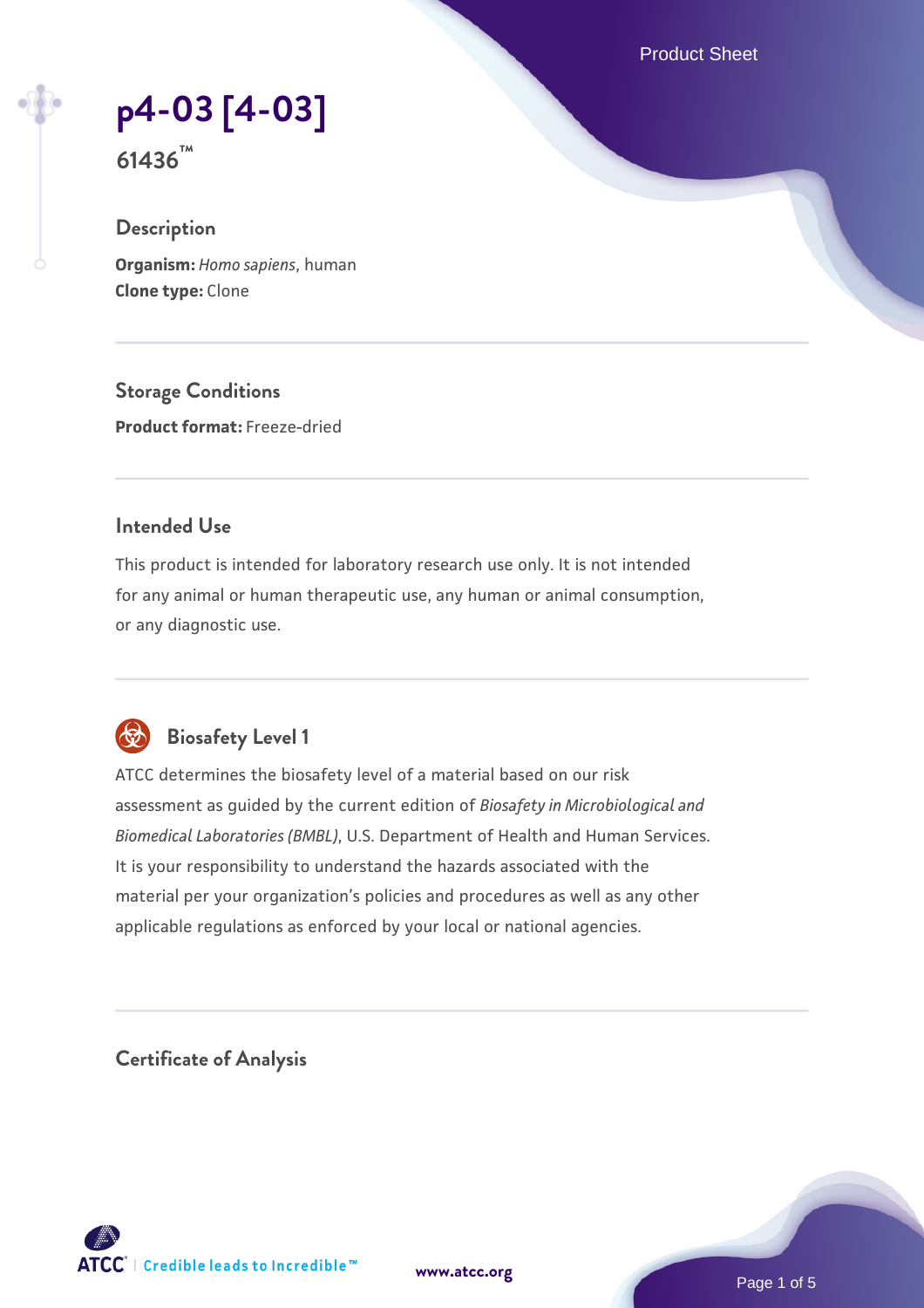

For batch-specific test results, refer to the applicable certificate of analysis that can be found at www.atcc.org.

# **Insert Information**

**Insert size (kb):** 3.8999999999999999 **Type of DNA:** genomic **Gene product:** DNA Segment, single copy [D1S19] **Alleles:** A1, A2

**Vector Information Construct size (kb):** 6.599999904632568

### **Growth Conditions**

**Medium:**  [ATCC Medium 1227: LB Medium \(ATCC medium 1065\) with 50 mcg/ml](https://www.atcc.org/-/media/product-assets/documents/microbial-media-formulations/1/2/2/7/atcc-medium-1227.pdf?rev=581c98603b3e4b29a6d62ee0ba9ca578) [ampicillin](https://www.atcc.org/-/media/product-assets/documents/microbial-media-formulations/1/2/2/7/atcc-medium-1227.pdf?rev=581c98603b3e4b29a6d62ee0ba9ca578) **Temperature:** 37°C

### **Material Citation**

If use of this material results in a scientific publication, please cite the material in the following manner: p4-03 [4-03] (ATCC 61436)

### **References**

References and other information relating to this material are available at www.atcc.org.



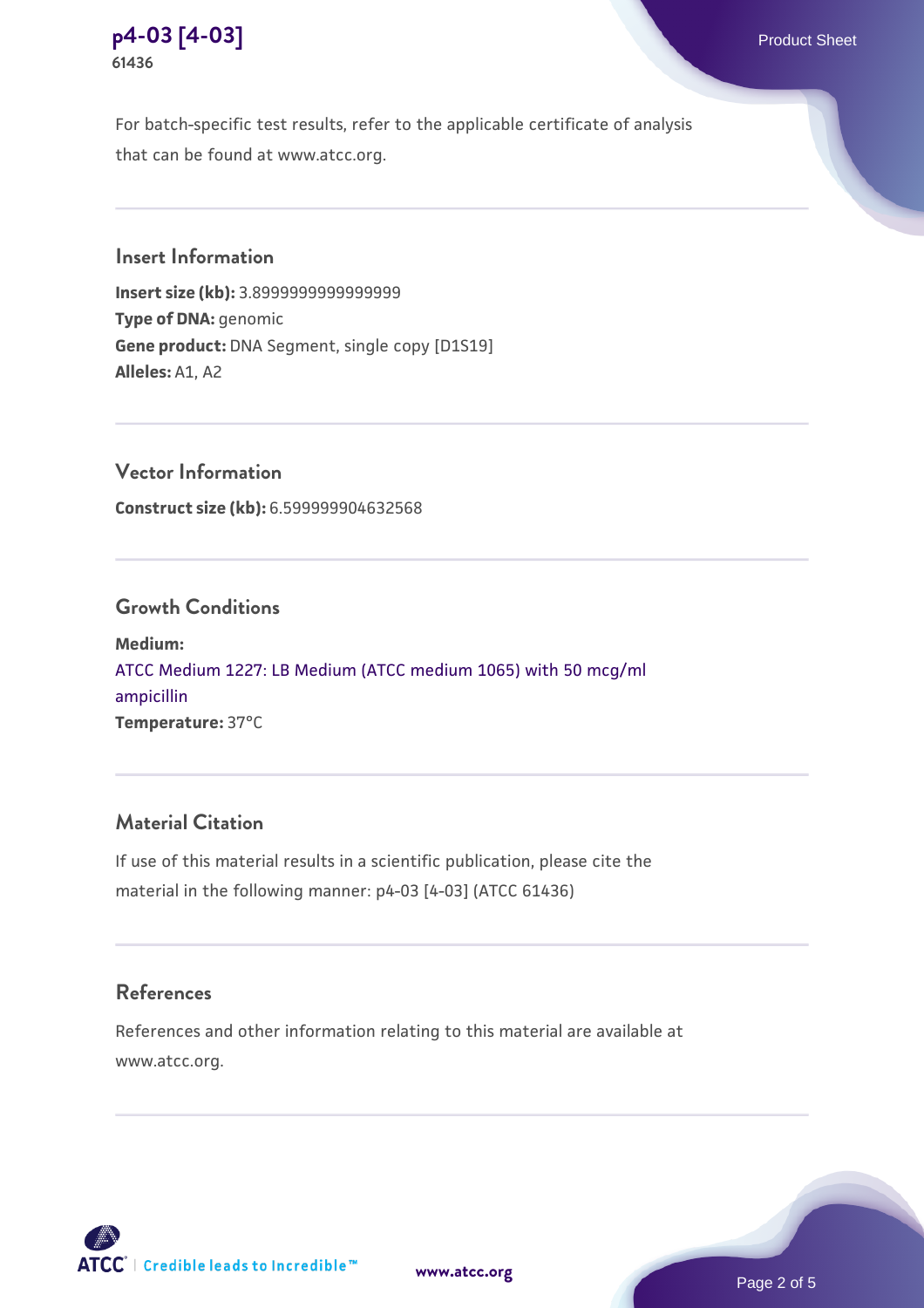#### **[p4-03 \[4-03\]](https://www.atcc.org/products/61436)** Product Sheet **61436**

# **Warranty**

The product is provided 'AS IS' and the viability of ATCC® products is warranted for 30 days from the date of shipment, provided that the customer has stored and handled the product according to the information included on the product information sheet, website, and Certificate of Analysis. For living cultures, ATCC lists the media formulation and reagents that have been found to be effective for the product. While other unspecified media and reagents may also produce satisfactory results, a change in the ATCC and/or depositor-recommended protocols may affect the recovery, growth, and/or function of the product. If an alternative medium formulation or reagent is used, the ATCC warranty for viability is no longer valid. Except as expressly set forth herein, no other warranties of any kind are provided, express or implied, including, but not limited to, any implied warranties of merchantability, fitness for a particular purpose, manufacture according to cGMP standards, typicality, safety, accuracy, and/or noninfringement.

### **Disclaimers**

This product is intended for laboratory research use only. It is not intended for any animal or human therapeutic use, any human or animal consumption, or any diagnostic use. Any proposed commercial use is prohibited without a license from ATCC.

While ATCC uses reasonable efforts to include accurate and up-to-date information on this product sheet, ATCC makes no warranties or representations as to its accuracy. Citations from scientific literature and patents are provided for informational purposes only. ATCC does not warrant that such information has been confirmed to be accurate or complete and the customer bears the sole responsibility of confirming the accuracy and completeness of any such information.

This product is sent on the condition that the customer is responsible for and assumes all risk and responsibility in connection with the receipt, handling,



**[www.atcc.org](http://www.atcc.org)**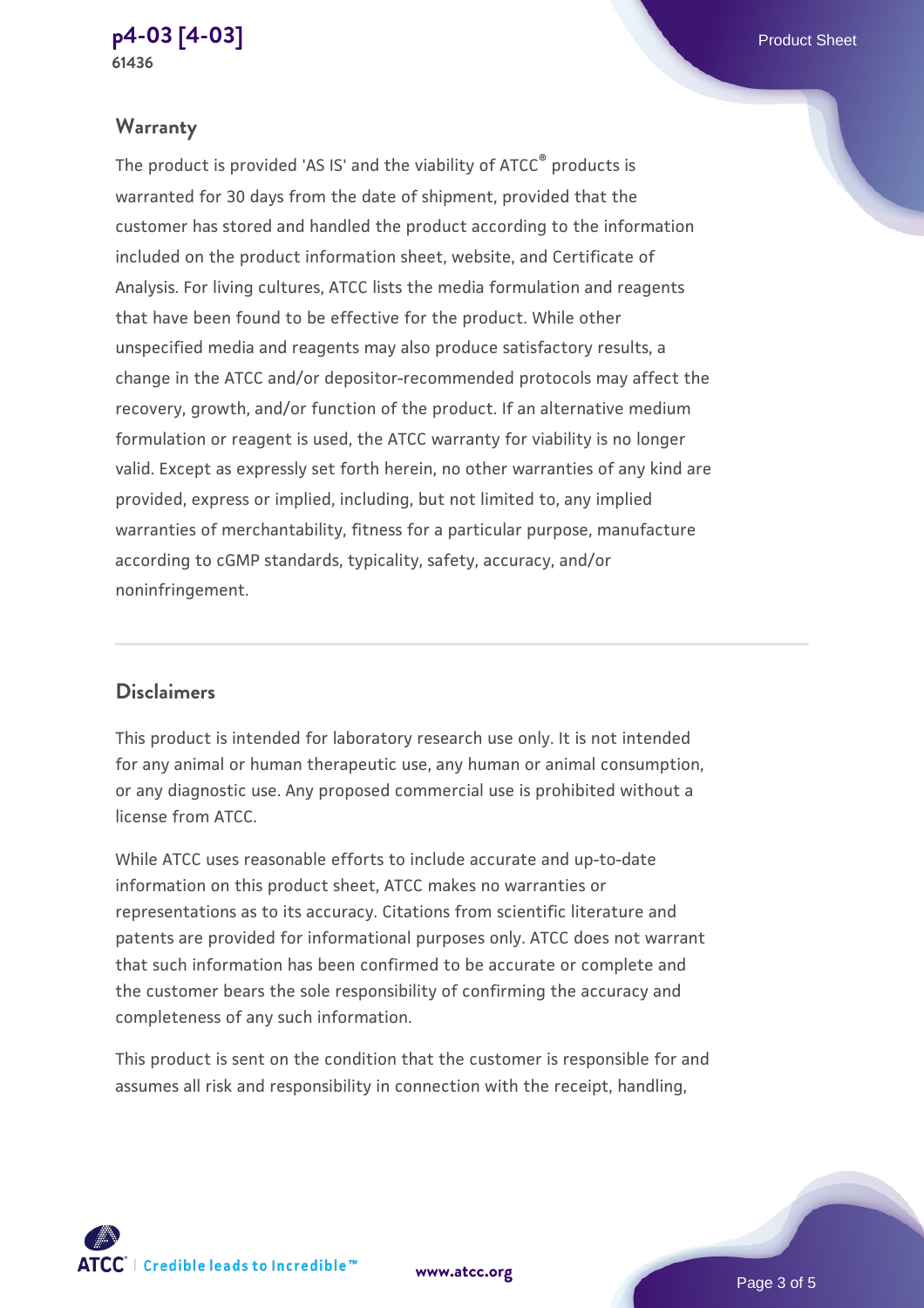

storage, disposal, and use of the ATCC product including without limitation taking all appropriate safety and handling precautions to minimize health or environmental risk. As a condition of receiving the material, the customer agrees that any activity undertaken with the ATCC product and any progeny or modifications will be conducted in compliance with all applicable laws, regulations, and guidelines. This product is provided 'AS IS' with no representations or warranties whatsoever except as expressly set forth herein and in no event shall ATCC, its parents, subsidiaries, directors, officers, agents, employees, assigns, successors, and affiliates be liable for indirect, special, incidental, or consequential damages of any kind in connection with or arising out of the customer's use of the product. While reasonable effort is made to ensure authenticity and reliability of materials on deposit, ATCC is not liable for damages arising from the misidentification or misrepresentation of such materials.

Please see the material transfer agreement (MTA) for further details regarding the use of this product. The MTA is available at www.atcc.org.

# **Copyright and Trademark Information**

© ATCC 2021. All rights reserved.

ATCC is a registered trademark of the American Type Culture Collection.

# **Revision**

This information on this document was last updated on 2021-05-19

# **Contact Information**

ATCC 10801 University Boulevard Manassas, VA 20110-2209 USA